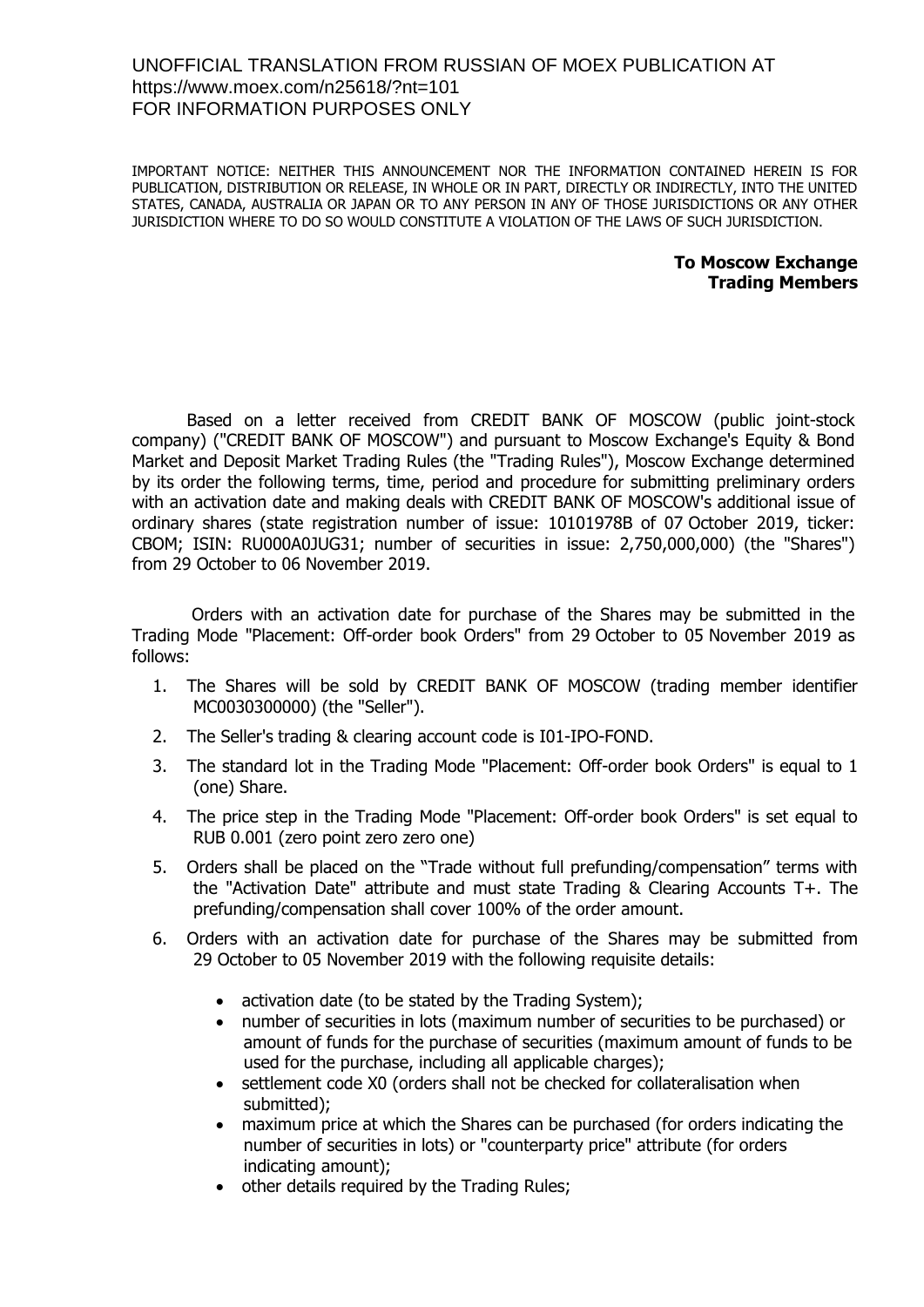- in the field "Comments" it is recommended to specify final customer of the Trading Member and/or other material information identifying the actual acquirer of Shares for CREDIT BANK OF MOSCOW.
- 7. At 19:00 Moscow time on 05 November 2019, partial prefunding shall be checked and blocked at 100% of order amounts, including all applicable charges of the Exchange and Clearing Organisation. Any unsecured orders shall be discarded.
- 8. Orders submitted from 29 October up to 05 November 2019 shall be activated at 09:30 Moscow time on 06 November 2019. Any orders failing the activation procedure shall be discarded.
- 9. The orders activation date shall be the Shares' placement commencement date.
- 10. Orders may be withdrawn during the order collection period.
- 11. During the execution period, the Seller shall execute orders that are to be executed and reject those that are not, in particular to the extent of any excess over the allotted number of securities to sell.
- 12. The Shares shall be traded in the Trading Mode "Placement: Off-order book Orders" with the following timing:
	- order collection period from 29 October to 01 November 2019: 10:00 19:00 Moscow time;
	- order collection period on 05 November 2019:  $10:00 17:00$  Moscow time;
	- order execution period on 06 November 2019:  $09:40 12:00$  Moscow time.

This announcement is not and does not form part of any offer or solicitation to purchase or subscribe for securities in the United States. The securities referred to herein are not registered under the U.S. Securities Act of 1933, as amended, and may not be offered or sold in the United States absent registration or an exemption from registration under the U.S. Securities Act of 1933, as amended. CREDIT BANK OF MOSCOW (public joint-stock company) does not intend to register any portion of the offering of any securities referred to herein in the United States or to conduct a public offering of the securities in the United States. This communication does not constitute an offer of the securities to the public in the United Kingdom. No prospectus has been or will be approved in the United Kingdom in respect of the securities.

This communication is being distributed to and is directed only at (i) persons who are outside the United Kingdom; (ii) persons who are investment professionals within the meaning of Article 19(5) of the Financial Services and Markets Act 2000 (Financial Promotion) Order 2005, as amended from time to time (the "Order"); (iii) high net worth entities and other persons to whom it may lawfully be communicated, falling within Article 49(2)(a) to (d) of the Order; (iv) certified high net worth individuals and certified and self-certified sophisticated investors as described in Articles 48, 50 and 50A, respectively of the Order; and (v) persons to whom this communication may otherwise lawfully be made (all such persons together being referred to as "Relevant Persons"). Any investment activity to which this communication relates will only be available to and will only be engaged with, Relevant Persons. Any person who is not a Relevant Person should not act or rely on this document or any of its contents.

This communication is distributed in any member state of the European Economic Area only to those persons who are "qualified investors" and acting for their own account within the meaning of Prospectus Regulation (EU) 2017/1129 in such member state, and such other persons as this document may be addressed on legal grounds, and no person that is not a relevant person or qualified investor may act or rely on this document or any of its contents. This communication and information contained herein does not constitute an advertisement of any securities, or any